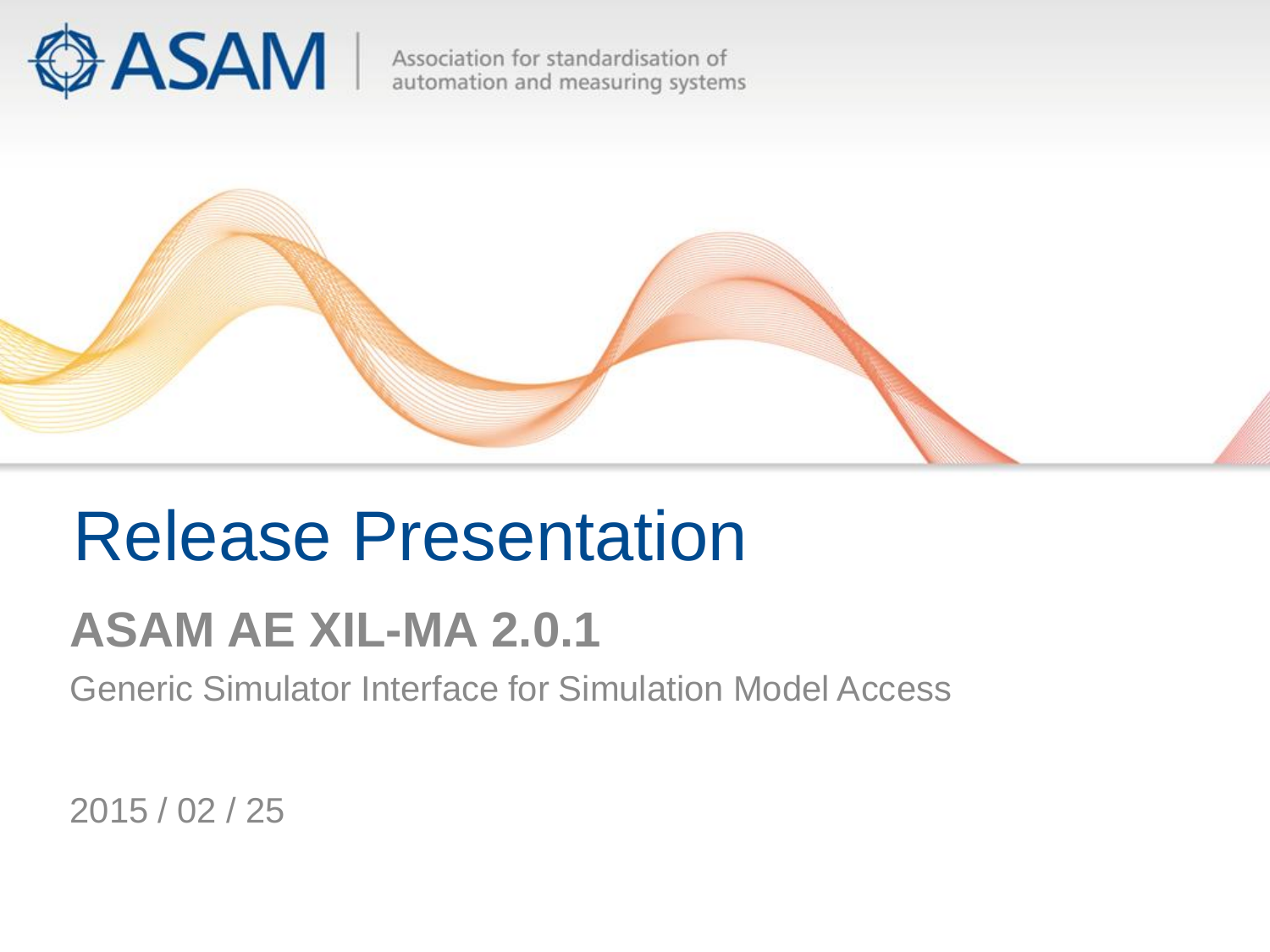

# **Agenda**

- **Motivation and Background of XIL-MA** ×
- **Introduction and General Concepts** k
- **What's New?** ¥
- **Deliverables** r
- **Compatibility** ×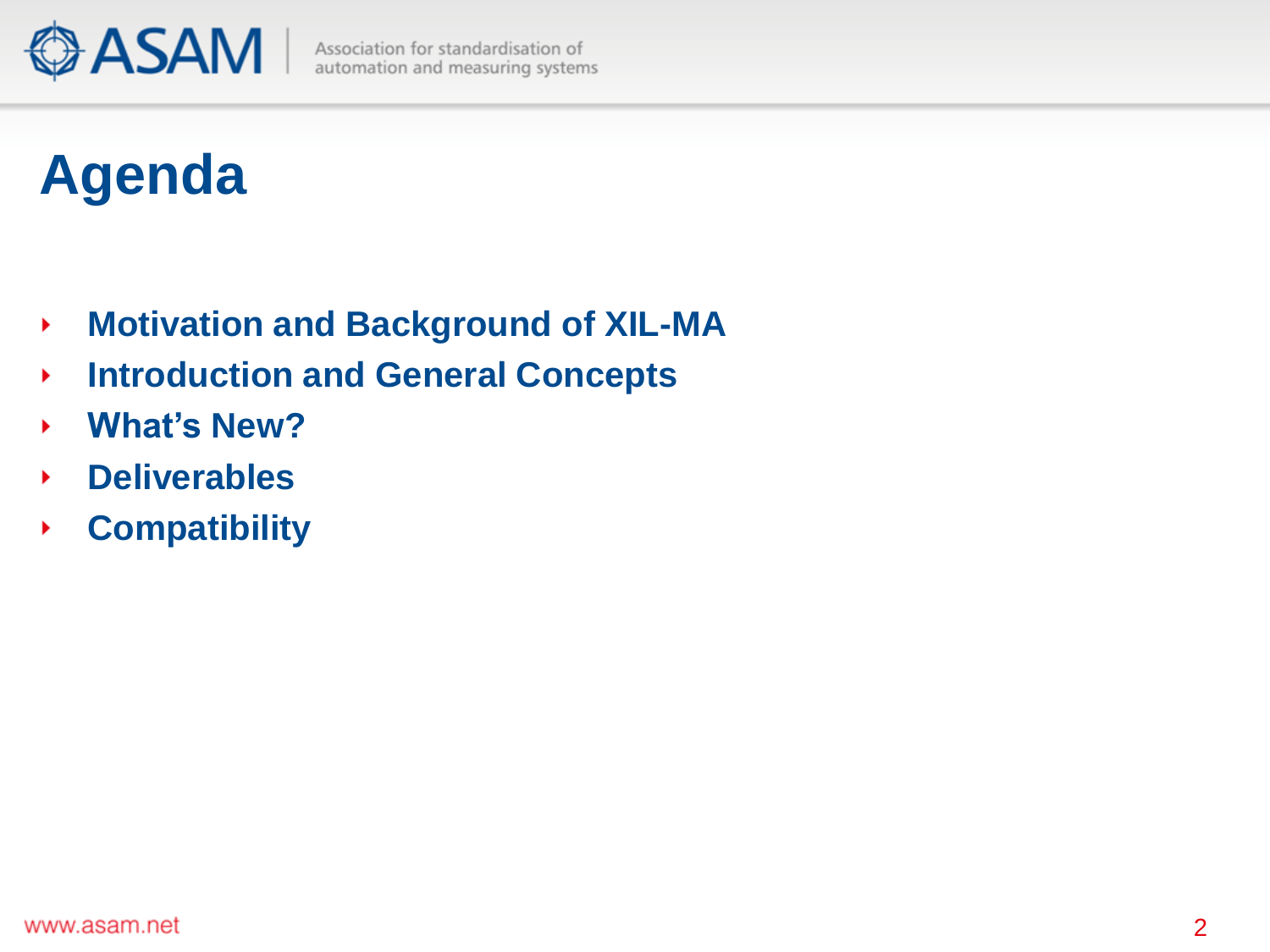

# **Motivation for XIL-MA**

Cooperation of ASAM XIL and ITEA 2 Project MODELISAR

European Project MODELISAR (2008 – 2011) r was setup to develop a set of open interface standards for simulators

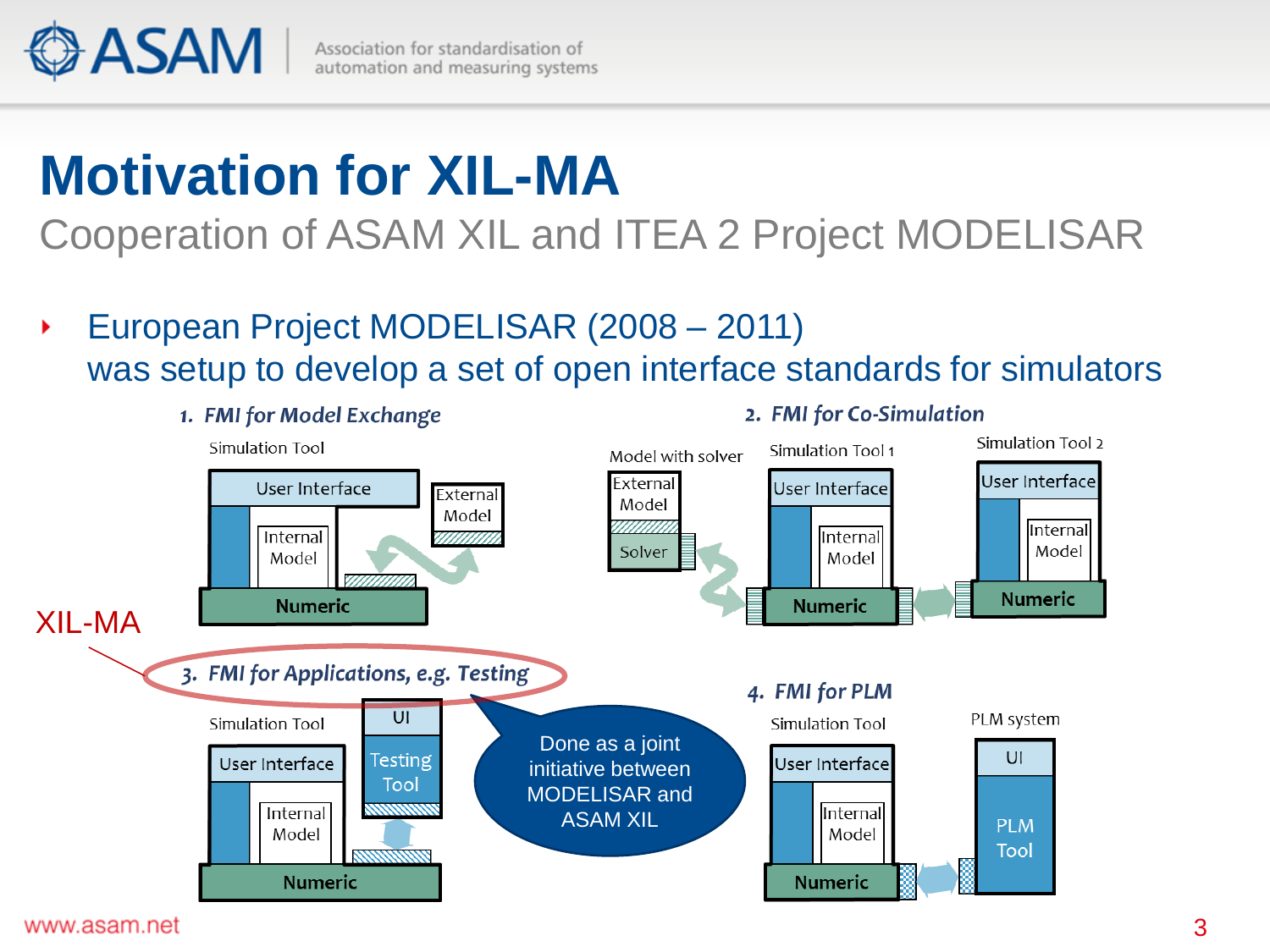**ASAM** 

Association for standardisation of automation and measuring systems

## **Background on FMI (1)** Result of MODELISAR: Functional Mockup Interface FMI

## Open standard

## ∙ Free downloads on FMI web page: <https://www.fmi-standard.org/downloads>

## **FMI - Version 1.0**

#### **FMI for Model Exchange**

The intention is that a modelling environment can generate C-Code of a dynamic system model that can be utilized by other modelling and simulation environments. Models are described by differential, algebraic and discrete equations with time-, state- and stepevents. The models to be treated by this interface can be large for usage in offline or online simulation or can be used in embedded control systems on microprocessors. It is possible to utilize several instances of a model and to connect models hierarchically together. A model is independent of the target simulator because it does not use a simulator specific header file as in other approaches. A model is distributed in one zip-file called FMU (Functional Mock-up Unit).

Version 1.0 was released on Jan. 26. 2010.

L Complete Package

Specification Only

#### **FMI for Co-Simulation**

The intention is to provide an interface standard for coupling two or more simulation tools in a co-simulation environment. The data exchange between subsystems is restricted to discrete communication points. In the time between two communication points, the subsystems are solved independently from each other by their individual solver. Master algorithms control the data exchange between subsystems and the synchronization of all slave simulation solvers (slaves). All information about the slaves, which is relevant for the communication in the co-simulation environment is provided in a slave specific XML-file. In particular, this includes a set of capability flags to characterize the ability of the slave to support advanced master algorithms, e.g. the usage of variable communication step sizes, higher order signal extrapolation, or others.

Version 1.0 was released on Oct. 12. 2010.

L Complete Package Specification Only

## **FMI for PLM**

The intention is to provide a generic way to handle all FMI related data needed in a simulation of systems in a "Product Lifecycle Management" system.

#### This includes:

- Functional Mock-up Units data needed for: edition, documentation, simulation, validation
- Co-simulation data needed for: edition, simulation, and results management.
- · Result valuation data needed for: post-processing, analysis, report

Generic processes are defined here, as well as a format description to communicate between the PLM system and the authoring tools.

Version 1.0 was released on Mar. 31, 2011.

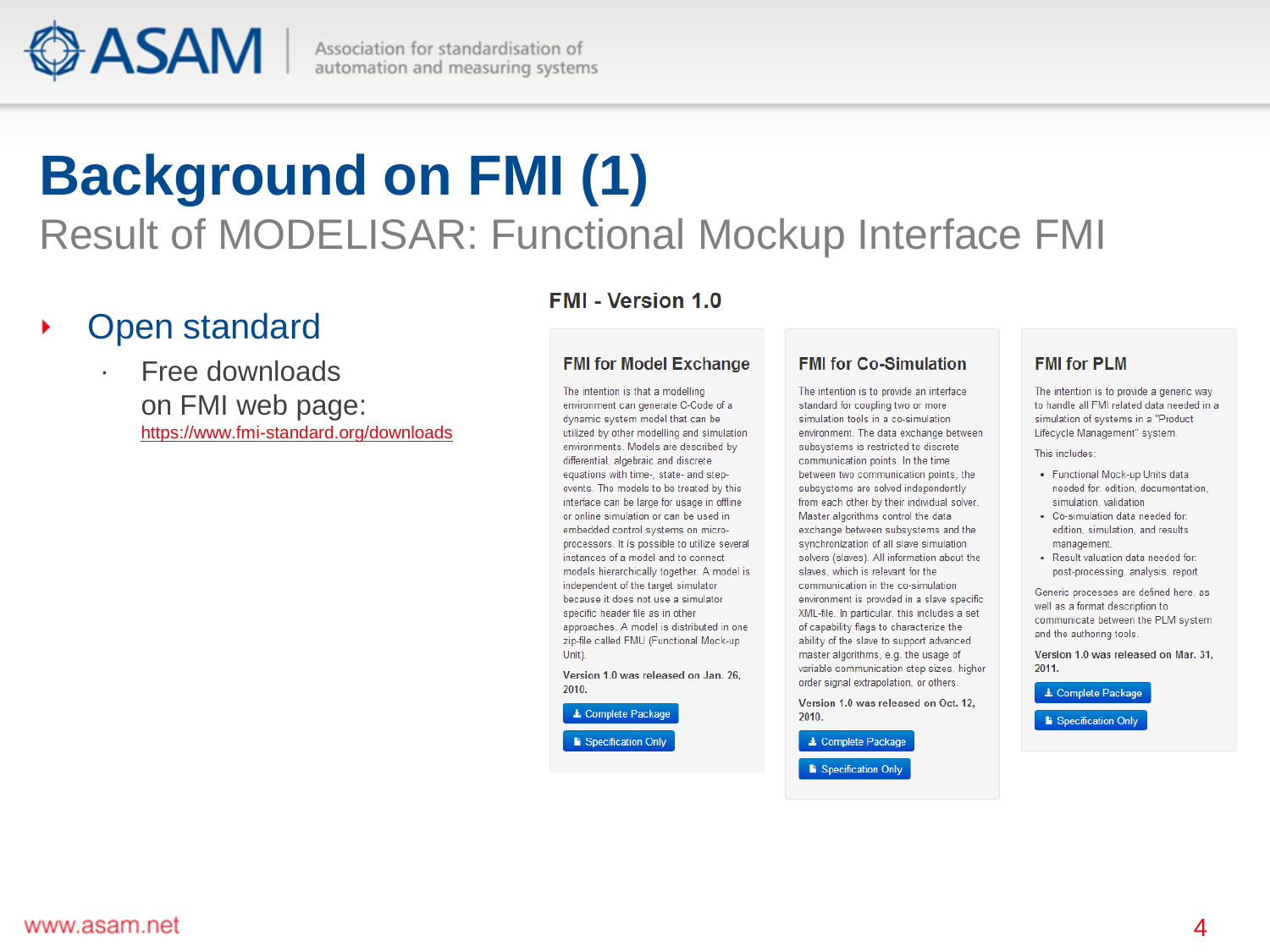

# **Background on FMI (2)**

## Functional Mockup Interface standard is going its way

- Broadly supported by simulation tools, see FMI web page: https://www.fmi-standard.org/tools
- Continuous development on future releases by a group as a Modelica Association Project
	- ∙ Members include Dassault Systems, Siemens, dSPACE, ETAS, Bosch, Daimler
- ProSTEP project to utilize FMI as standard Þ. exchange format between OEMs and suppliers
	- ∙ Members include BMW, Bosch, Conti, Daimler, Ford, MAN, several tool vendors
- Global Automotive Advisory Group for PLM support the ProSTEP initiative
	- ∙ OEM Members include BMW, Chrysler, Daimler, FIAT, Ford, GM, Nissan, Renault, VW,



ProSTEP iViP



**FMI Support in Tools** 

**Compatibility Table**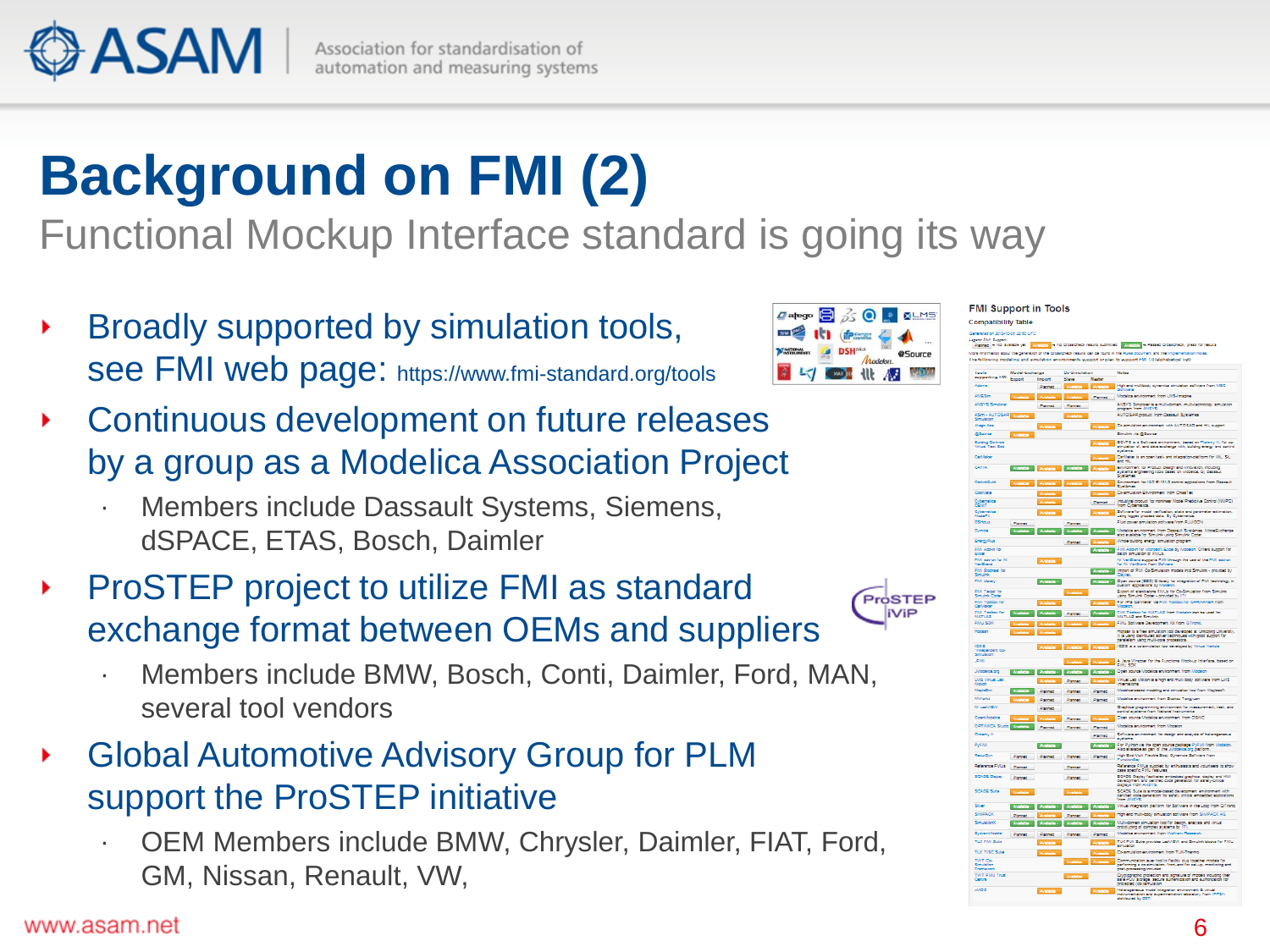

# **Basic idea of the joint initiative between MODELISAR and the ASAM XIL group**

#### Don't develop competing standards ¥

- ∙ Bring together the HIL and MIL/SIL environments
- ∙ Project proposal addresses the idea

Several companies, participating in the ITEA-2 project MODELISAR have contacted the ASAM HIL API 1.0 project team meanwhile. It had been evaluated that ASAM HIL API 1.0 functionality could and should also be used for the offline simulation scenarios of the MODELISAR use cases.

Especially the simulator control API commands, which should be extended in this project will be aligned with already existing MODELISAR results.

**taken from project proposal ASAM HIL 2.0.0, 2011**

- Daimler entered the ASAM HIL API project to connect the two groups
- ∙ No effort on FMI for Application within MODELISAR
- Common understanding that results concerning offline simulation × can be released as FMI for Applications
	- ∙ freely available to non-ASAM-members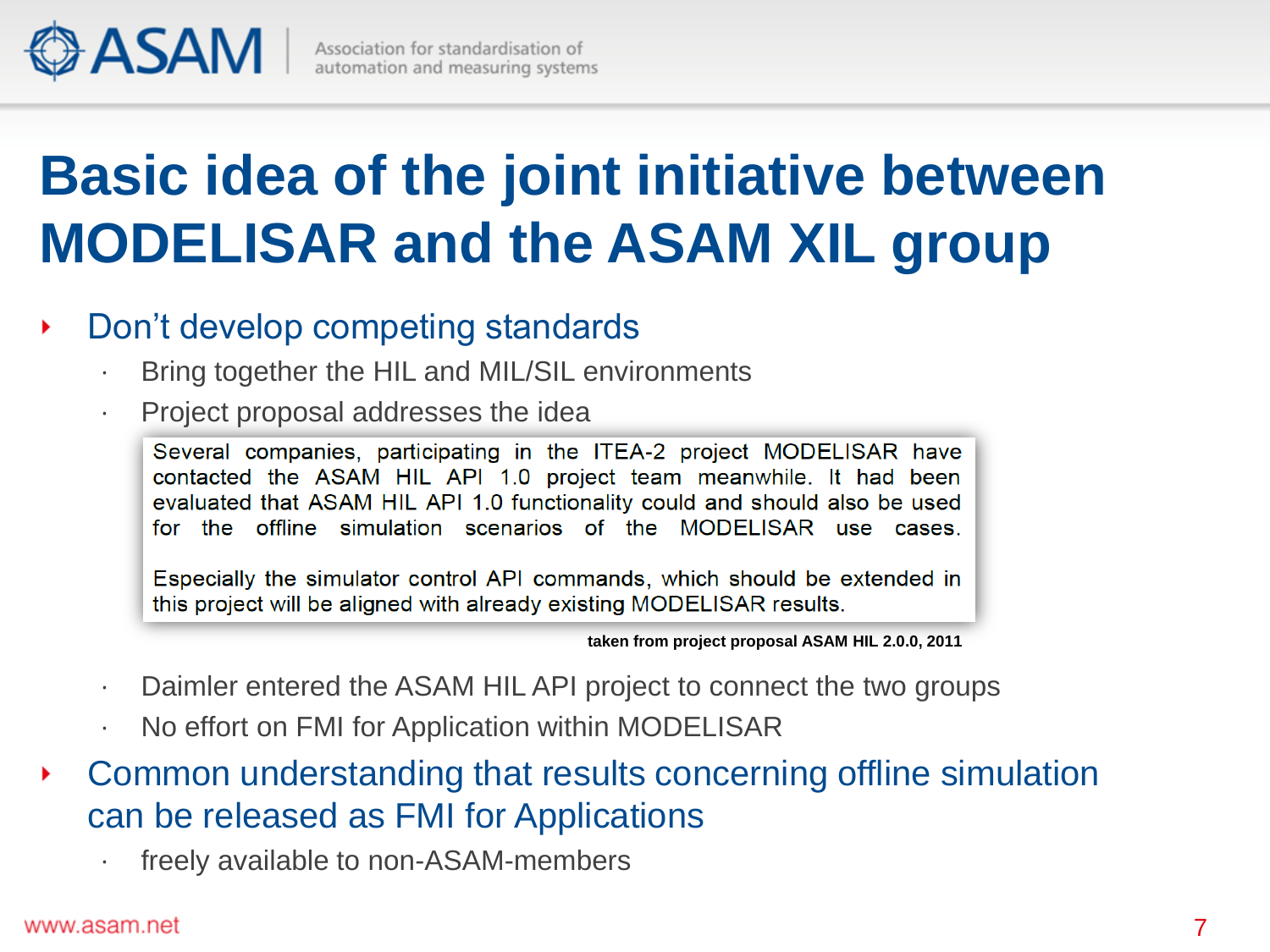

Association for standardisation of automation and measuring systems

## **General Concepts of XIL (1)** Testbench-based Access (as in HIL 1.0.2)

**Test Automation Tool** Testcase **Test Automation** TB-Port access Package **ECUC ECUM MA Network EES DIAG** Testbench API Cfg Cfg  $Cfg$  $Cfg$ Cfg Cfg Testbench (TB) HIL HW / Offline Simulation

## Drawbacks of HIL 1.0.2:

- ∙ Testcase has to implement start and shutdown of ports
- ∙ Dealing with vendor-specific start and shutdown methods (not standardizedin 1.0.2)
- ∙ Port-specific variable identifiers and data types
- ∙ Missing overall concepts for measuring and stimulating accross different ports

#### www.asam.net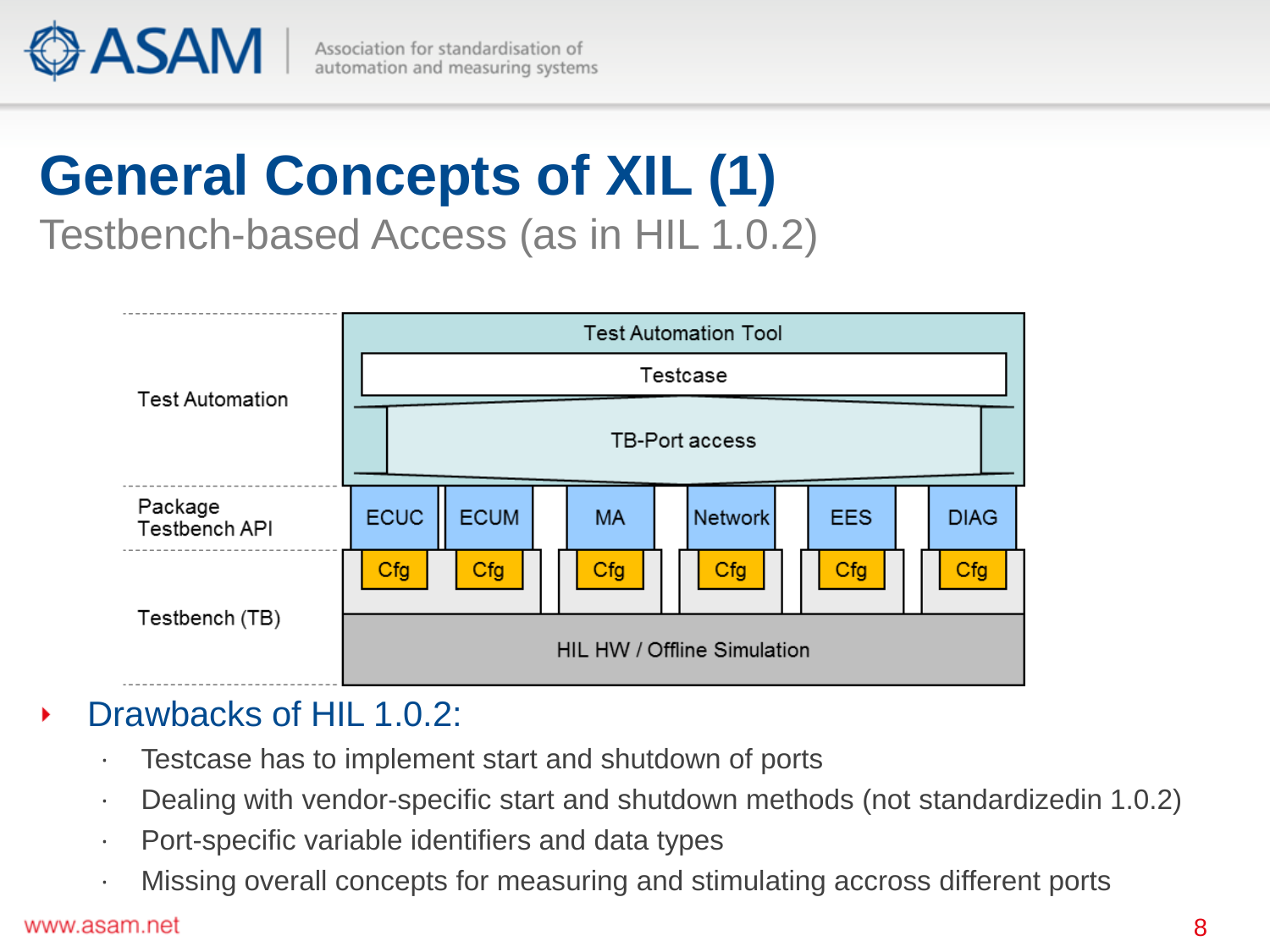

Association for standardisation of automation and measuring systems

## **General Concepts of XIL (2)** Testbench Extensions with XIL 2.0

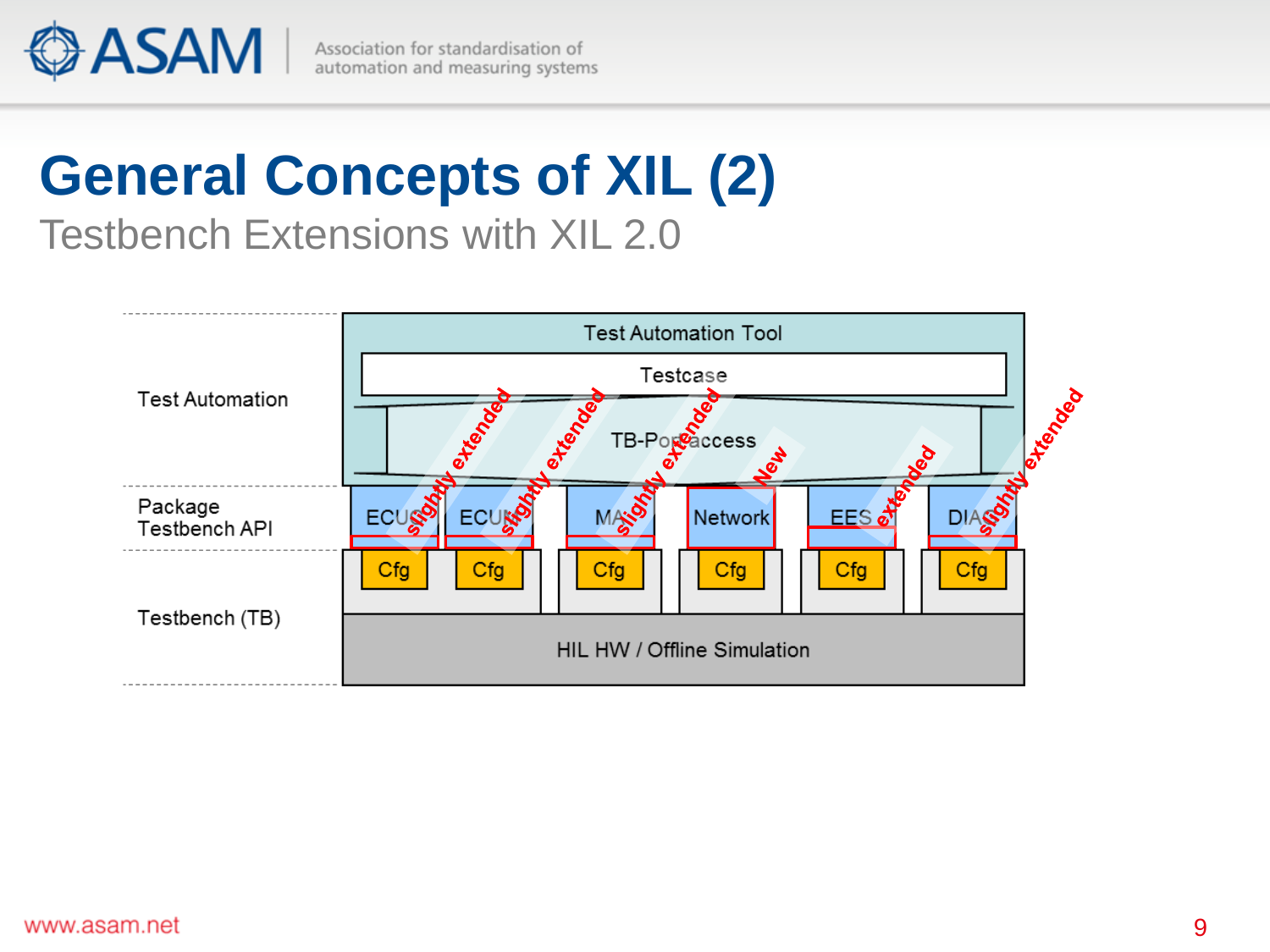

## Framework-based Access (with XIL 2.0.0)



#### Major Benefits: ٠

- ∙ Port independence of testcases by using an object-oriented access to variables
- ∙ Framework starts and shuts down ports in a configured order
- ∙ Test Developer can use both: Testbench Port access and Variable-based access
- ∙ FW Variables provide access to the underlying Testbench Port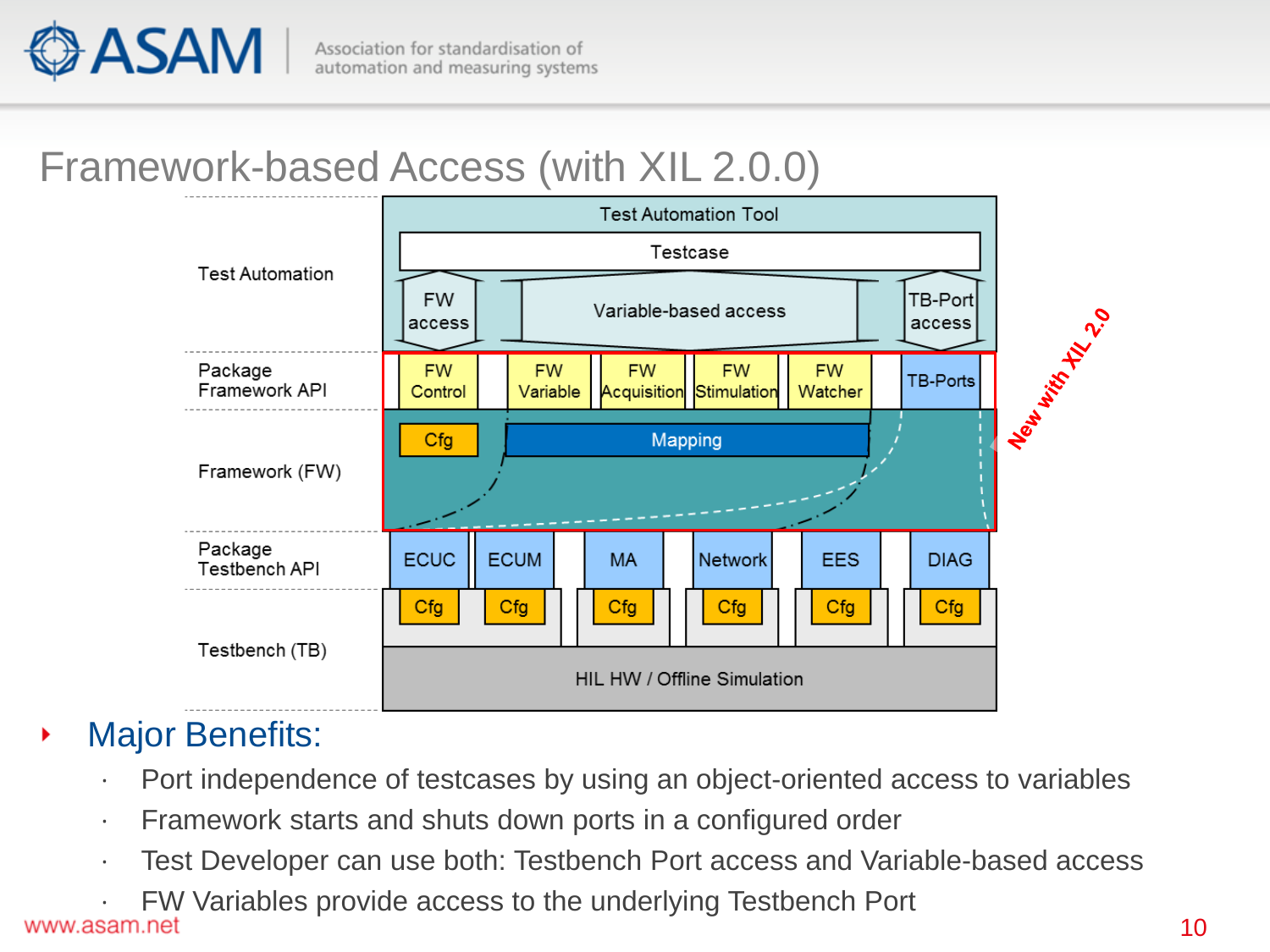

## XIL-MA



#### MAPort for Simulation Model Access ×

- ∙ can be used in single testautomation applications
- ∙ can be integrated into the XIL Framework together with other ports to benefit from the full Framework functionality.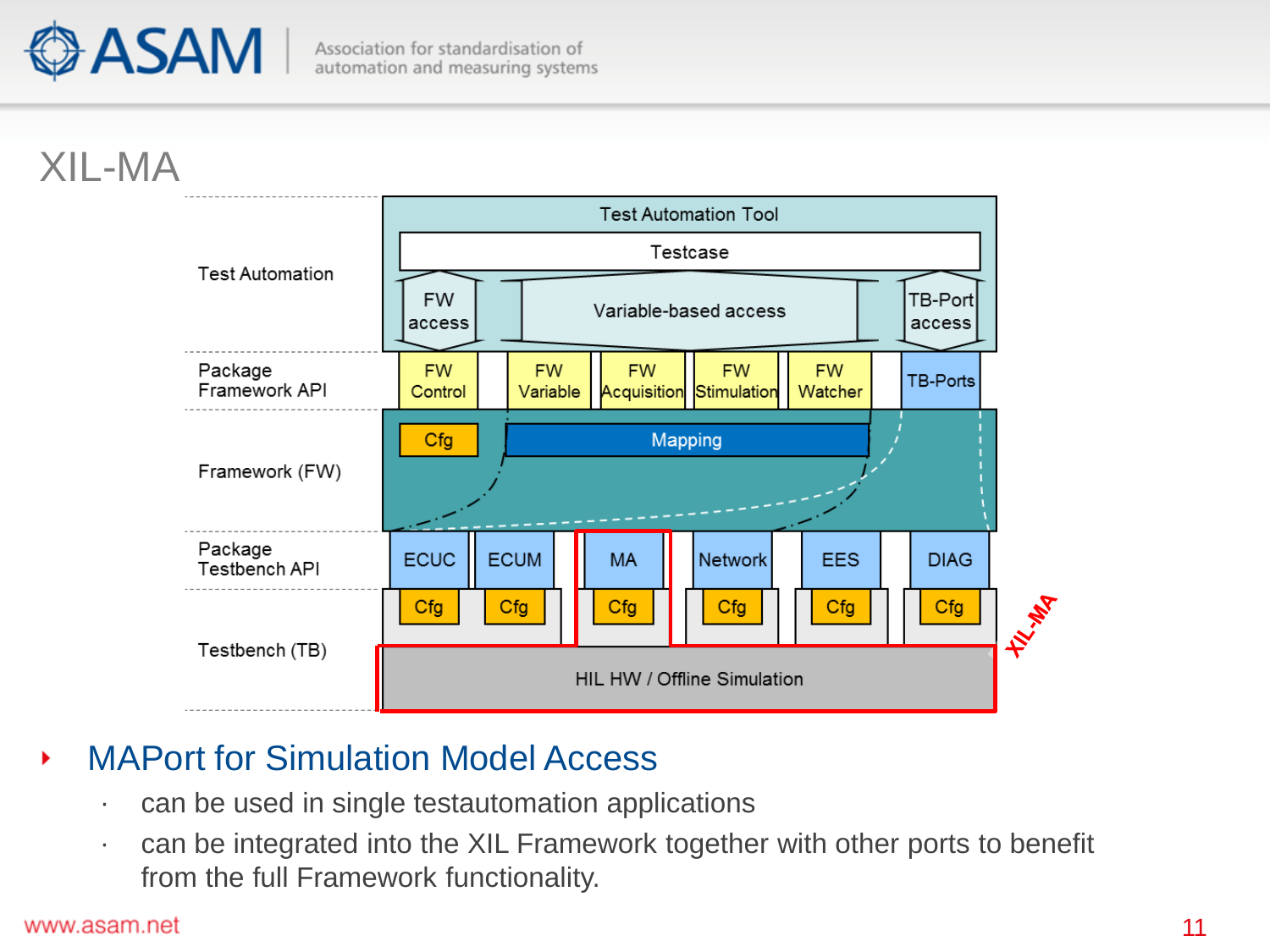ASAM

# **XIL-MA: What's New?**

Not included in XIL-MA but in XIL

- ASAM releases an additional document: **"**Generic Simulator Interface for Simulation Model Access**"**
	- ∙ Contains only relevant parts **for implementation of MAPort**
	- ∙ **Freely available** for anyone as a download
	- ∙ **ASAM XIL standard remains "master"** description, Testbench Model Access Port and Common Functionalities

## Future releases of ASAM XIL

- ∙ Extract the same scope of content
- ∙ The **FMI group** should be invited to **send representatives** into XIL to contribute their experience (also non ASAM members)

|              | ᄎ                                                         |
|--------------|-----------------------------------------------------------|
|              | Foreword                                                  |
|              | $\triangleright$ 1 Introduction                           |
|              | $\triangleright$ 2 Relations to Other Standards           |
| $\checkmark$ | ▷ 3 General Concepts                                      |
|              | Framework                                                 |
|              | $\triangleright$ 4.1 Configuration                        |
|              | $\triangleright$ 4.2 Mapping                              |
|              | > 4.3 Framework Variabl                                   |
|              | 4.4 Measuring                                             |
|              | $\triangleright$ 4.5 Stimulation                          |
|              | 5 Testbench<br>⊿                                          |
|              | 4 5.1 Common Functionalities                              |
|              | $> 5.1.1$ Valuecontainer                                  |
|              | 5.1.2 Document Handling                                   |
|              | $\triangleright$ 5.1.3 Signal Descriptions                |
|              | $> 5.1.4$ Watcher                                         |
|              | $> 5.1.5$ Data Capturing                                  |
|              | <sup>4</sup> 5.2 Model access Port                        |
|              | $\triangleright$ 5.2.1 User Concept                       |
|              | $\triangleright$ 5.2.2 Usage of this Port                 |
|              | 5.3 Diagnostic Port                                       |
|              | 5.4 ECOMPort                                              |
|              | ▷ 5.5 ECUCPort                                            |
|              | 5.6 EES Fort                                              |
|              | 5.7 Network Port                                          |
|              | 6 Symbols and Abbreviated Terms                           |
|              | 7 Bibliography                                            |
|              | $\triangleright$ Appendix A. Syntax of Watcher Conditions |
|              | Appendix B. Key Value Pairs                               |
|              | Appendix C. Error Overview                                |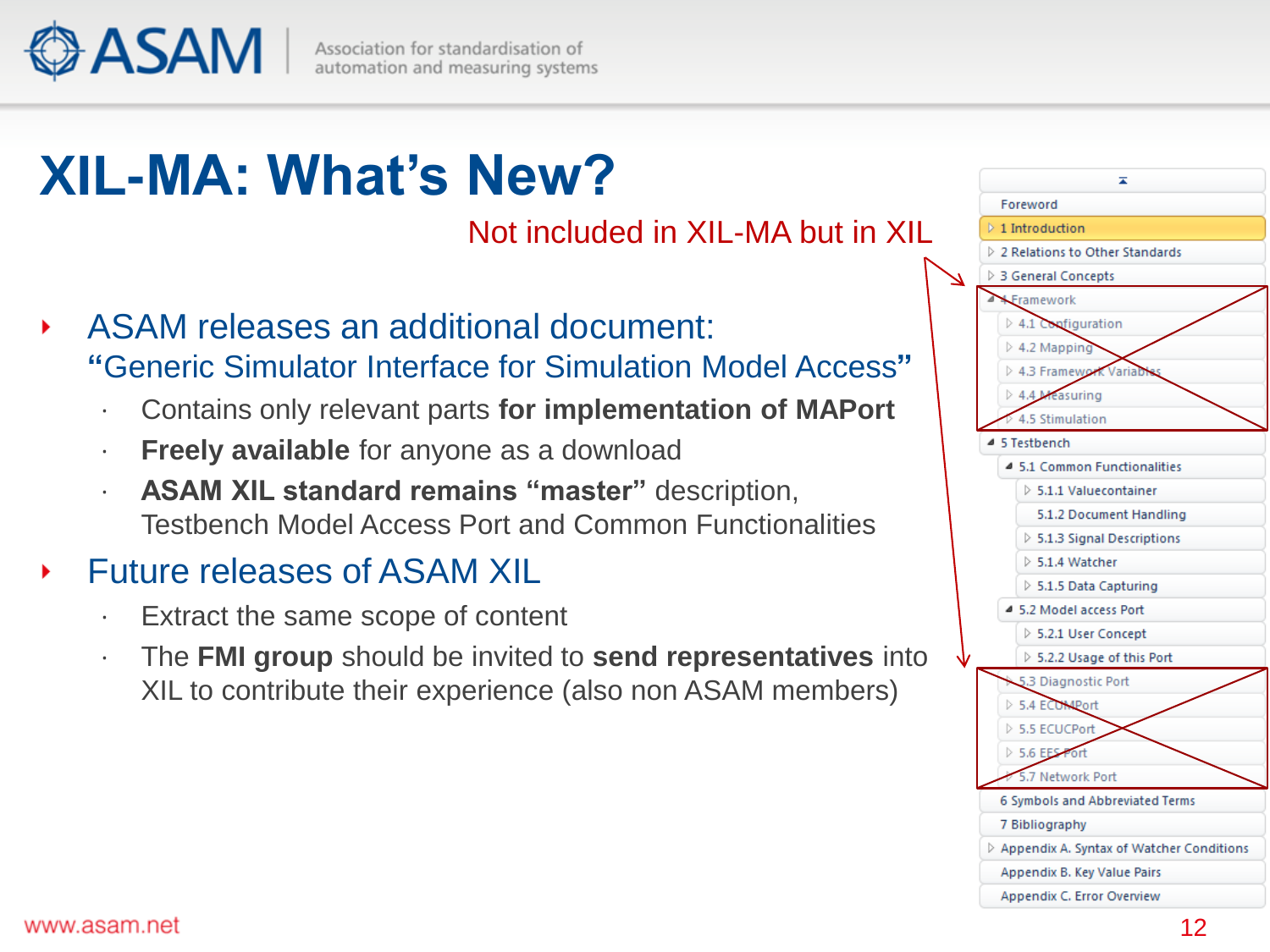

# **Benefits of XIL-MA**

- Open ASAM Document r *"*Generic Simulator Interface for Simulation Model Access
	- ∙ Broadens scope of XIL standard to non-ASAM / non-HIL vendors
	- ∙ Consistency of specification is maintained by XIL group
	- ∙ ASAM ownership and copyright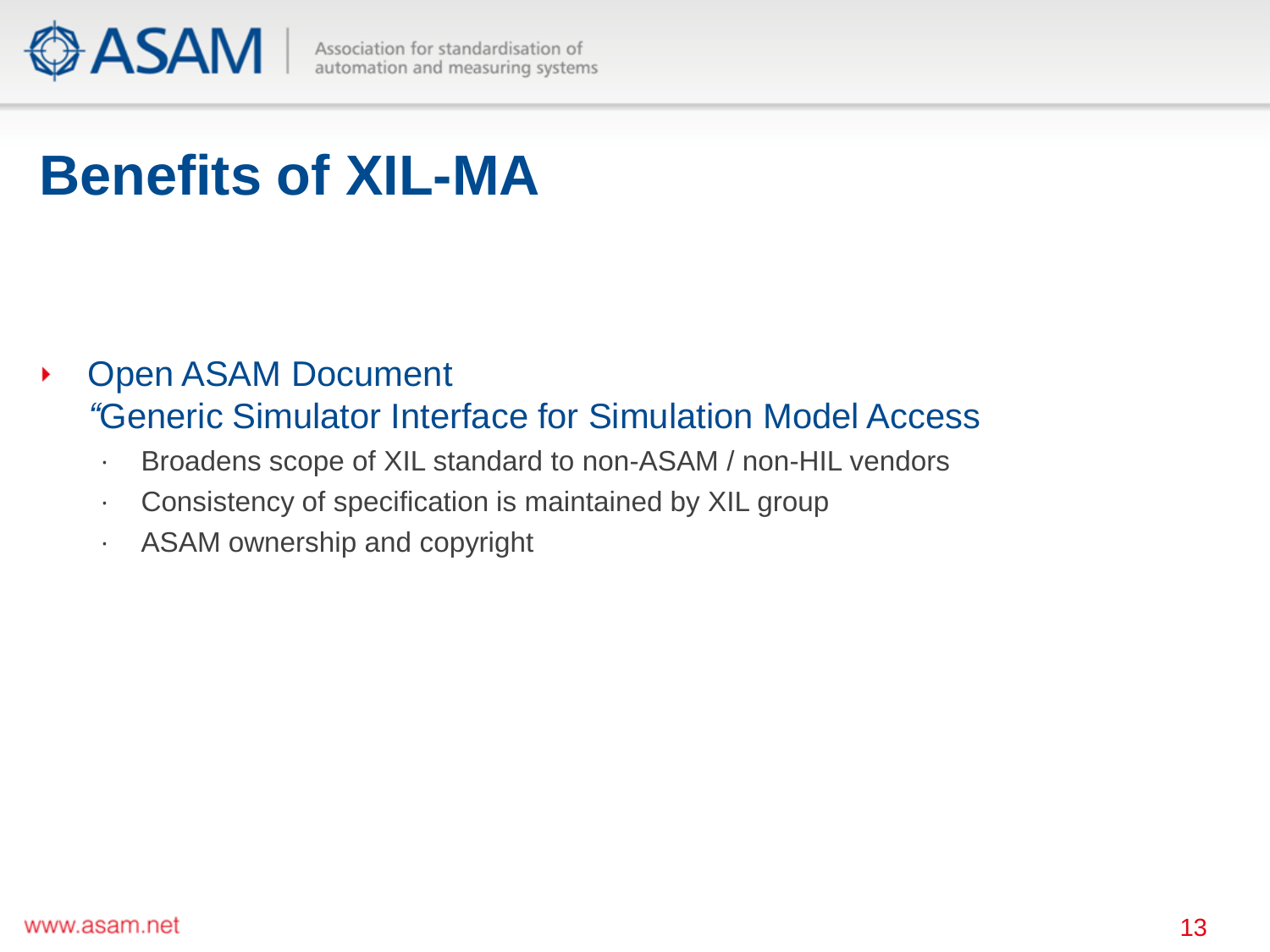

# **Compatibility**

- XIL-MA is a subset of XIL. ×
- The parts that are available in both standards are absolutely identical.Þ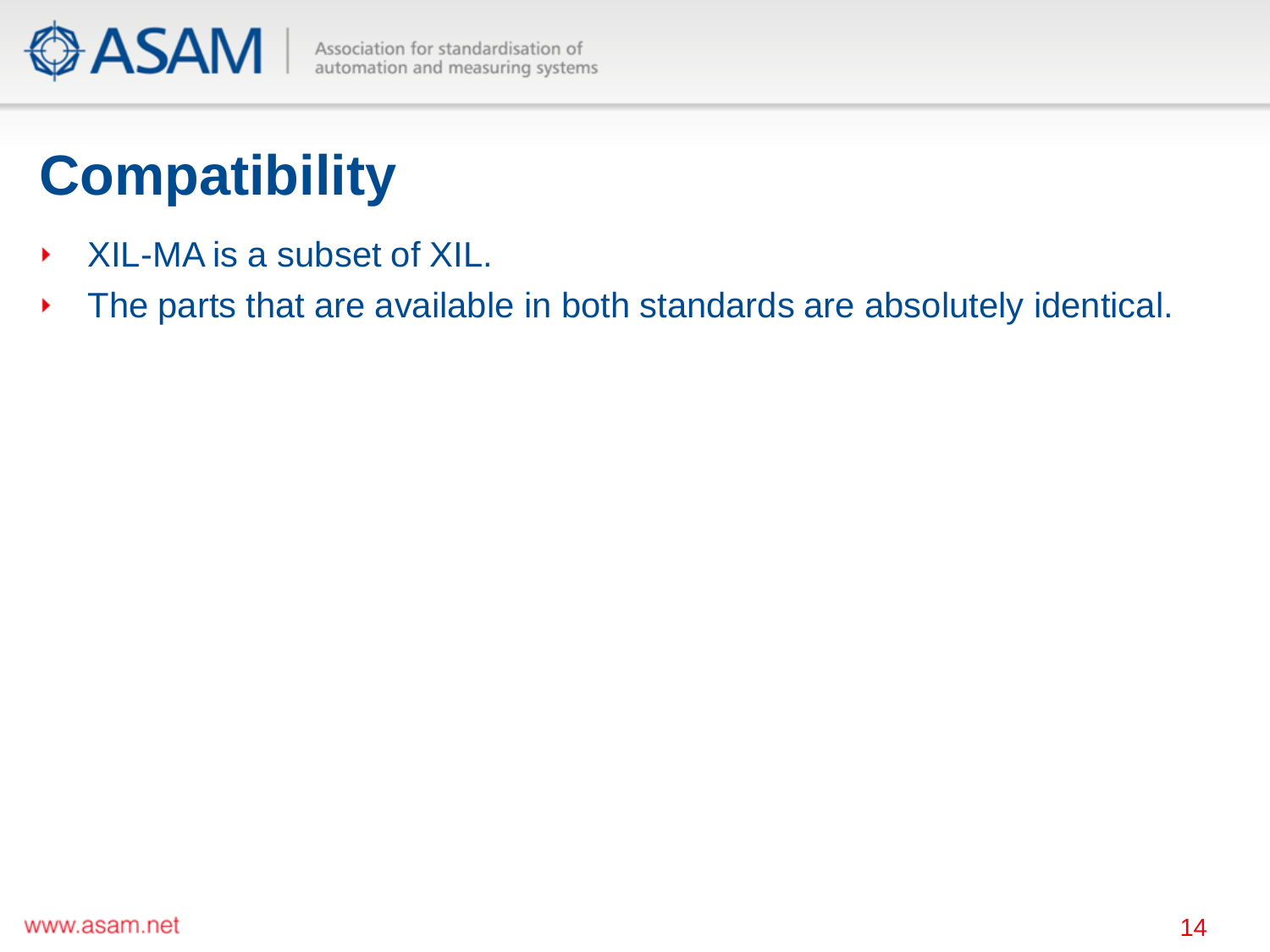

# **Deliverables**

## **Package Standard**

Directory Specification ASAM\_AE\_XIL-MA\_AS\_V2-0-1.pdf

Directory Generic UML Model ASAM\_AE\_XIL-MA\_AS\_V2-0-1.EAP (view of test case developer)

## **Package Implementation Support** (ASAM software parts)

Directory Templates and Directory Template Example

- Stimulus Signal Description (\*.xsd, \*.sti and \*.stz example)
- ImplementationManifest (ImplementationManifest.xsd; xml example)

#### Directory Technology Reference Interfaces

## Sub Directory Python contains

- Mapping\_Rules

(ASAM\_AE\_XIL\_Generic-Simulatior-Interface\_BS-3-4\_Python-API-Technology-Reference-Mapping- Rules\_V2-0-1)

- Python Interfaces (py files)

## Sub Directory C# c ontains

- Mapping\_Rules (ASAM\_AE\_XIL\_Generic-Simulatior-Interface\_BS-2-4\_C#-API-Technology-Reference-Mapping-Rules\_V2-0-1)
- Interfaces (cs files)
- Sample Code (restricted for MA-Port)

#### www.asam.net